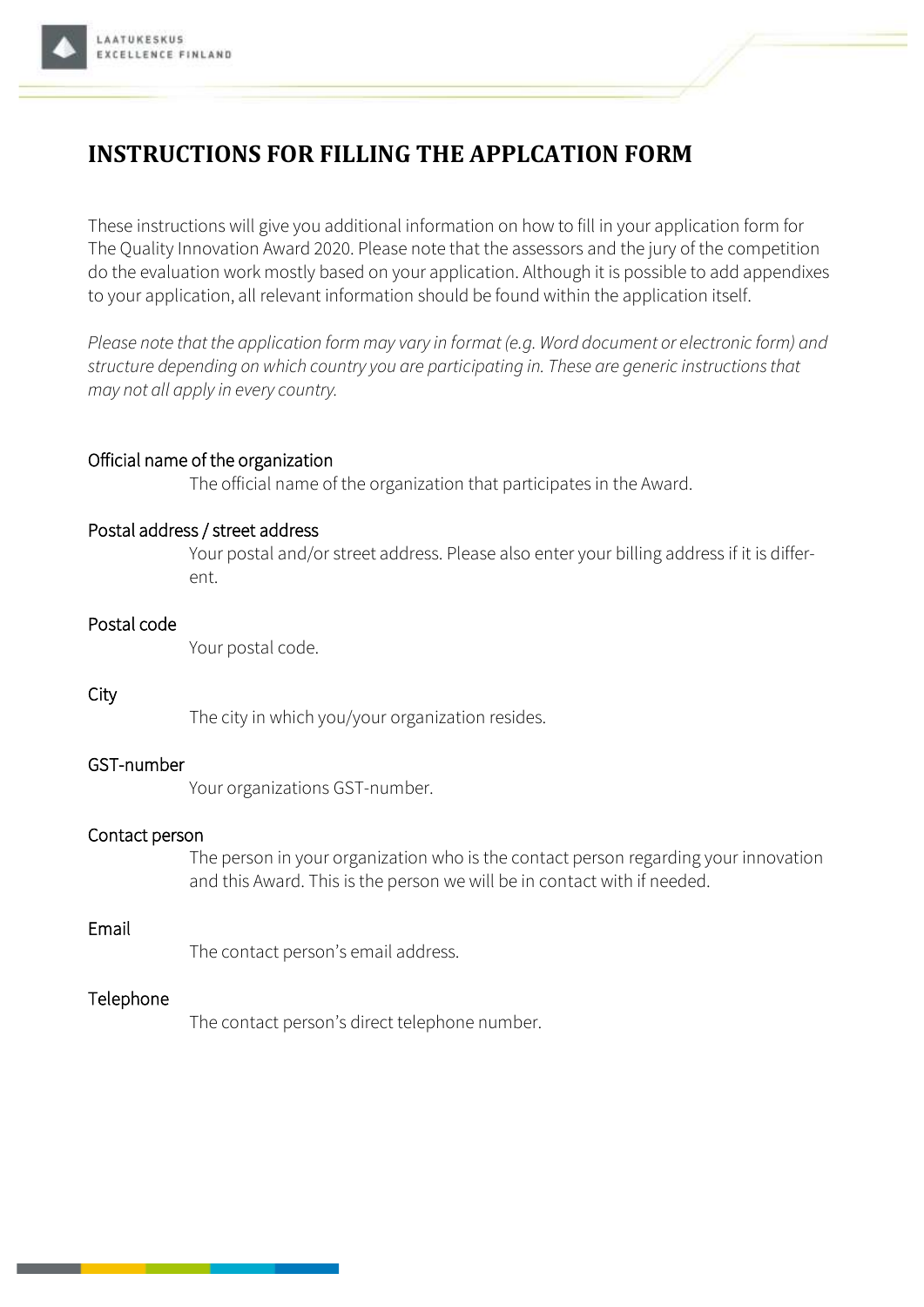

## Competition category

The category in which the innovation participates. (This may also act as the basis for competition fees, if they are applicable in your country).

| Priority       | Category                                              | Description                                                                                 |
|----------------|-------------------------------------------------------|---------------------------------------------------------------------------------------------|
|                | Potential innovations                                 | For all innovations that are "still on paper" and<br>have not been tested in the market yet |
| $\overline{2}$ | Circular economy and carbon<br>neutrality innovations | For innovations that have a clear environmental fo-<br><b>CUS</b>                           |
| 3              | Health care sector innovations                        | For innovations in the health care sector                                                   |
| $\overline{4}$ | Education sector innovations                          | For innovations in the education sector                                                     |
| 5              | Public sector innovations                             | For innovations in the public / municipal sector                                            |
| 6              | Business innovations (Micro &<br>startup)             | For companies with turnover less than 2 million<br>EUR and less than 10 employees           |
|                | Business innovations (Small and<br>Medium)            | For companies with turnover less than 50 million<br>EUR and less than 250 employees         |
| 8              | Business innovations (Large)                          | For companies with turnover more than 50 million<br>EUR and/or more than 250 employees      |

You may only choose one category. If your innovation could participate in multiple different categories, choose the one with the lowest priority number. For example, if your innovation is a public sector education innovation produced by an SME, you should choose Education sector innovations as the category (since it has the lower priority number of the three possible choices).

## Has the innovation taken part into Quality Innovation Award in the past?

If yes, which year and what are the main improvements made after that?

## Total number of employees

Total number of employees in the organization.

## Name of the innovation

Please enter the name of your innovation. Be as brief as possible. Note that description should be max. 100 characters.

## The description of the innovation in one sentence

Give a short description of what your innovation is all about. Think of it as the elevator pitch, you only have one sentence to use to tell others about your innovation. The answer should be a reply to the question: what is the innovation? Note that description should be max. 200 characters.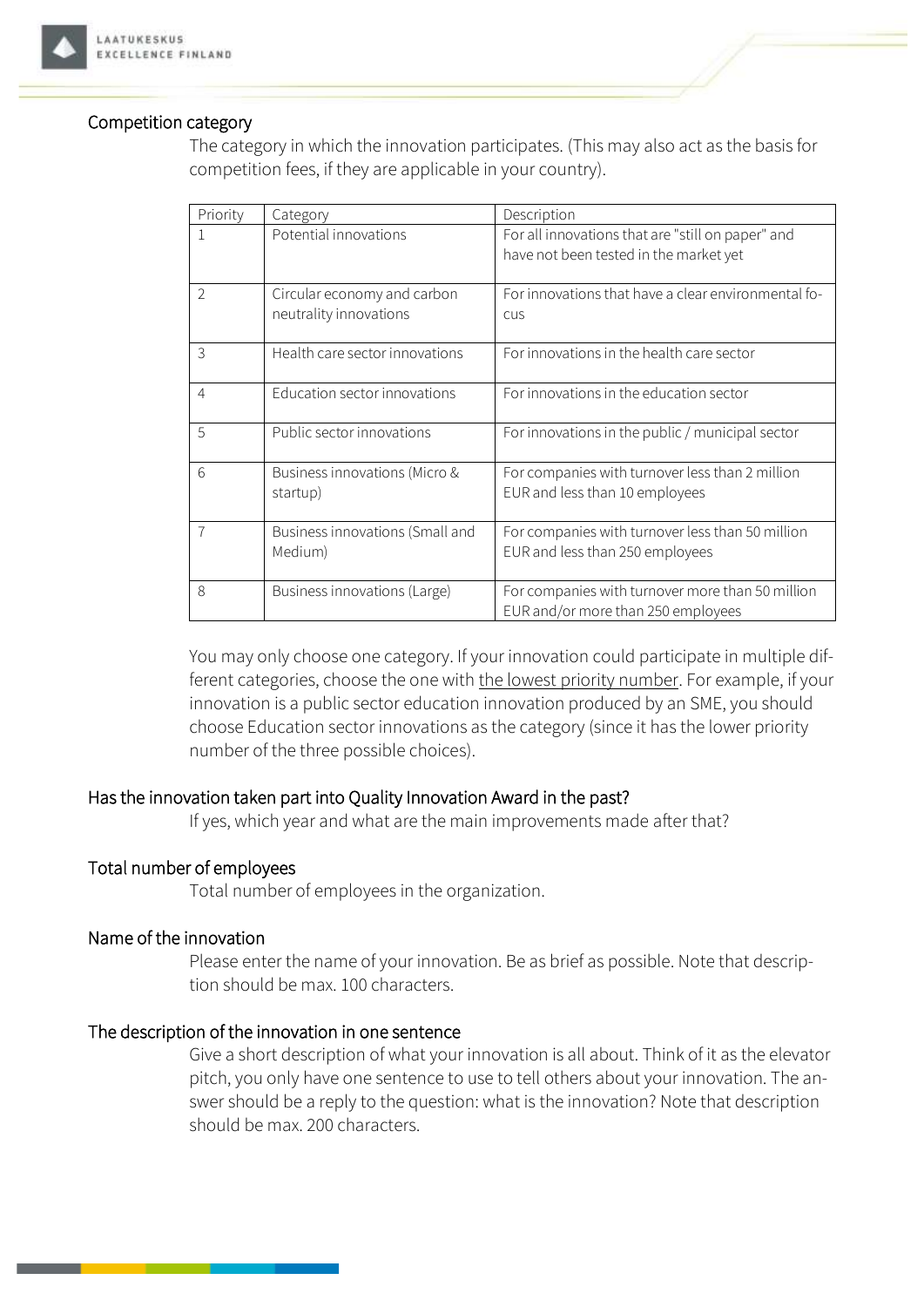

## Description of the innovation

Give a description of the story of the innovation. Why was the innovation developed? What actions have been taken to develop the innovation? What results have been achieved or will be achieved with the innovation? This description should be easy to understand, even if the person reading is not an expert in the field of the innovation. (Max. 2000 characters.)

#### Self-assessment of the innovation's novel features.

How does the innovation fulfil needs in a new or significantly revised way? Is the innovation timely?

Enter your self-assessment of the innovation's novel features here. Present results and arguments that will convince the assessors and the jury that your innovation is something truly new and innovative. Describe how your innovation differs from similar approaches already on the market.

If participating in a one of the responsible innovations category also explain how the innovation meets the needs of the society or the environment in an entirely new way or provides a substantial improvement of an existing practices.

(Max. 1000 characters.)

#### Self-assessment of usability.

How is the innovation applied in practice? Is it done systematically and according to a plan within the organization? Is the innovation usable?

Enter your self-assessment of the usability of your innovation. How can the innovation be really applied to use? Can the benefits promised by the innovations be realized? Present results and arguments of how the innovation has been or could be applied in practice.

If participating in a one of the responsible innovations category also explain what the innovation orientation towards society or the environment is. How does the innovation address the current and future needs of society or the environment? To what extent does it meet these needs, and does it aim to exceed them? If so, how?

(Max. 1000 characters.)

#### Self-assessment of learning.

Is the innovation based on perception? How is knowledge utilized in new ways? Is the innovation born out of or supported by systematic development?

Describe the study/development process that has led to the birth of your innovation. How was knowledge and knowhow utilized along the way? How the idea for the